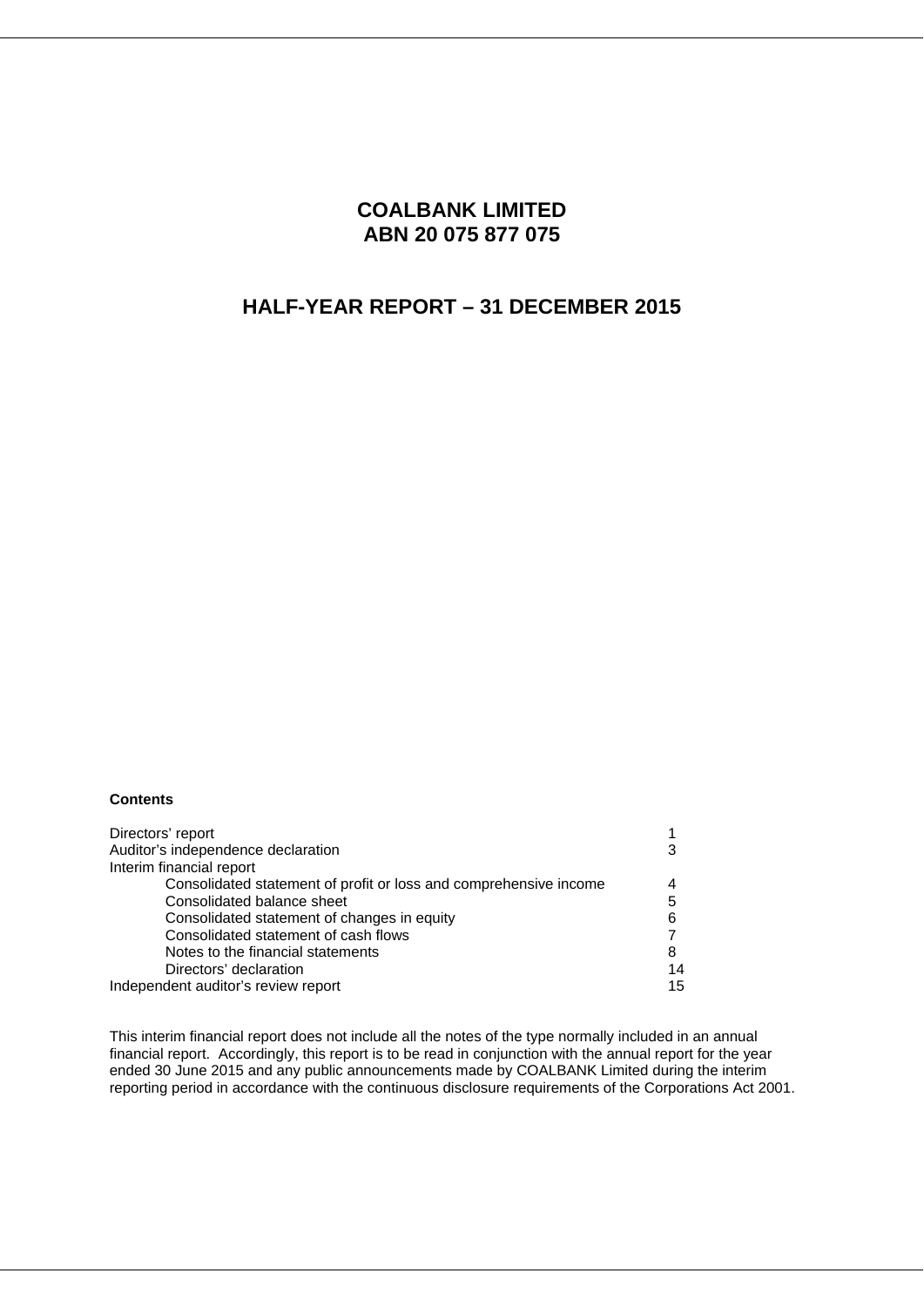# **DIRECTORS' REPORT**

Your directors present their report on the consolidated entity consisting of COALBANK Limited and the entities it controlled at the end of, or during, the half-year ended 31 December 2015.

#### **Directors**

### **DIRECTORS**

The names and details of the Directors of Coalbank Limited in office at the date of this report or at any time during the financial half-year are:

| <b>Name</b>  | <b>Position</b>                  | <b>Period of Directorship</b> |
|--------------|----------------------------------|-------------------------------|
| Anthony Chan | Non-Executive Chairman           | Appointed 22 November 2013    |
| Nick Bolkus  | Non-Executive Deputy<br>Chairman | Appointed 22 November 2013    |
| George Lam   | Non-Executive Director           | Appointed 22 November 2013    |
| Daniel Chan  | Non-Executive Director           | Appointed 22 November 2013    |
| Ron Marks    | Non-Executive Director           | Appointed 23 November 2013    |

### **REVIEW OF OPERATIONS**

The loss after income tax of the Group for the half-year was \$394,943 (2014: loss \$3,800,426) after expensing \$6,752 (2014: \$3,095,403) of capitalised exploration expenditure.

The prior half-year write-off of capitalised exploration expenditure recognises the continuing process undertaken by the Group to rationalise holding costs in areas where coal project development would be very long term in the current industry environment.

Exploration activities in the half-year were limited to desktop studies and maintenance of field facilities where exploration equipment is stored. The Company completed the reduction of the number of tenements held.

The company has focused on identifying and evaluating opportunities in the resources sector at a time where the resources sector generally is under some pressure globally. This has the potential to reveal opportunities for the company.

### **STRATEGIC DIRECTION**

### **Strategic Direction**

The Company's key strategic focuses are:

- 1. Acquisition of a suitable project to provide cash flow in the short to medium term;
- 2. Exploration and development of existing and new coal projects for the creating of longerterm shareholder value;
- 3. Coal procurement and trading to pursue short-to-medium term revenue opportunities; and
- 4. Sale or farm-in for the petroleum permits.

The Company has reviewed its current tenement holdings with emphasis being placed on tenements which may hold economic benefit to the company in the short to medium term. The company now retains eight (8) Exploration Permits for Coal and three (3) Authorities to Prospect for Petroleum. The intent is to preserve cash which will allow the Company to explore other opportunities that may arise.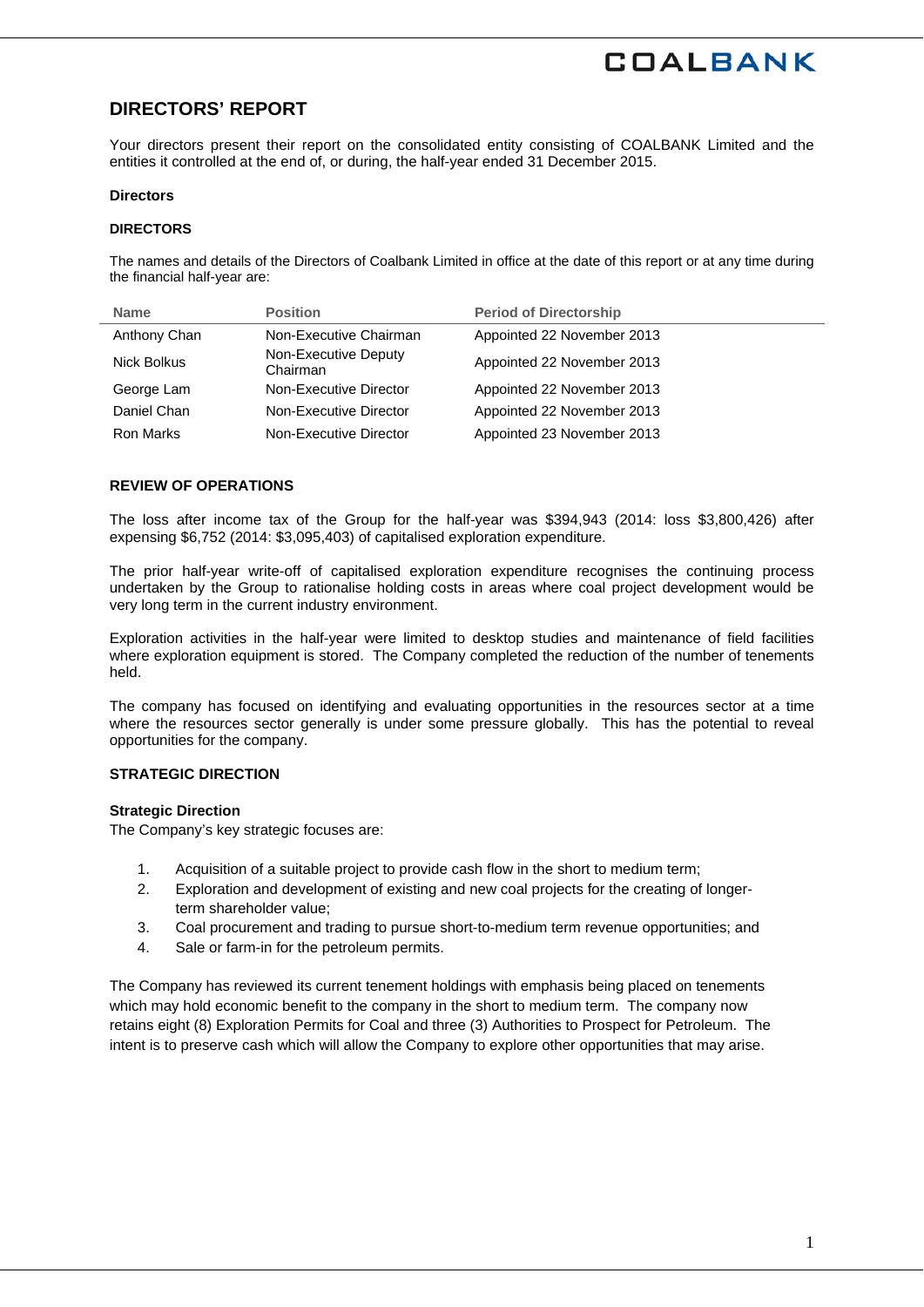### **ACTIVITIES RELATED TO ENERGY PROJECTS**

#### **Coal Projects - Tenement Portfolio Update**

After completing its review of existing tenements, Coalbank has reduced its coal exploration tenement holdings to eight permits by lodging relinquishments with the Department of Natural Resources. The remaining coal tenements are centred on and near Coalbank's Blackall Coal Project. The remaining permits are:

| EPC1414 | EPC1417 | EPC1625 | EPC1719 |
|---------|---------|---------|---------|
| EPC1415 | EPC1418 | EPC1632 | EPC1993 |

#### **Coal Projects – General**

Coalbank is looking for innovative ways to bring value from its Blackall Coal project.

Only desktop studies and limited field activities were undertaken during the period.

Statutory reporting and where relevant relinquishments of sub-blocks have been made in accordance with the conditions of the various exploration permits.

#### **Petroleum Permits**

Coalbank is seeking interested parties for farm in or sale of its three Authorities to Prospect for Petroleum. The permits held are:

ATP1072 ATP1095 ATP1098

No field work has been undertaken on the permits.

#### **Auditor's independence declaration**

A copy of the auditor's independence declaration as required under section 307C of the *Corporations Act*  2001 is set out on page 3.

This report is made in accordance with a resolution of directors.

wearding 8

**A Chan Chairman** 

**15 March 2016**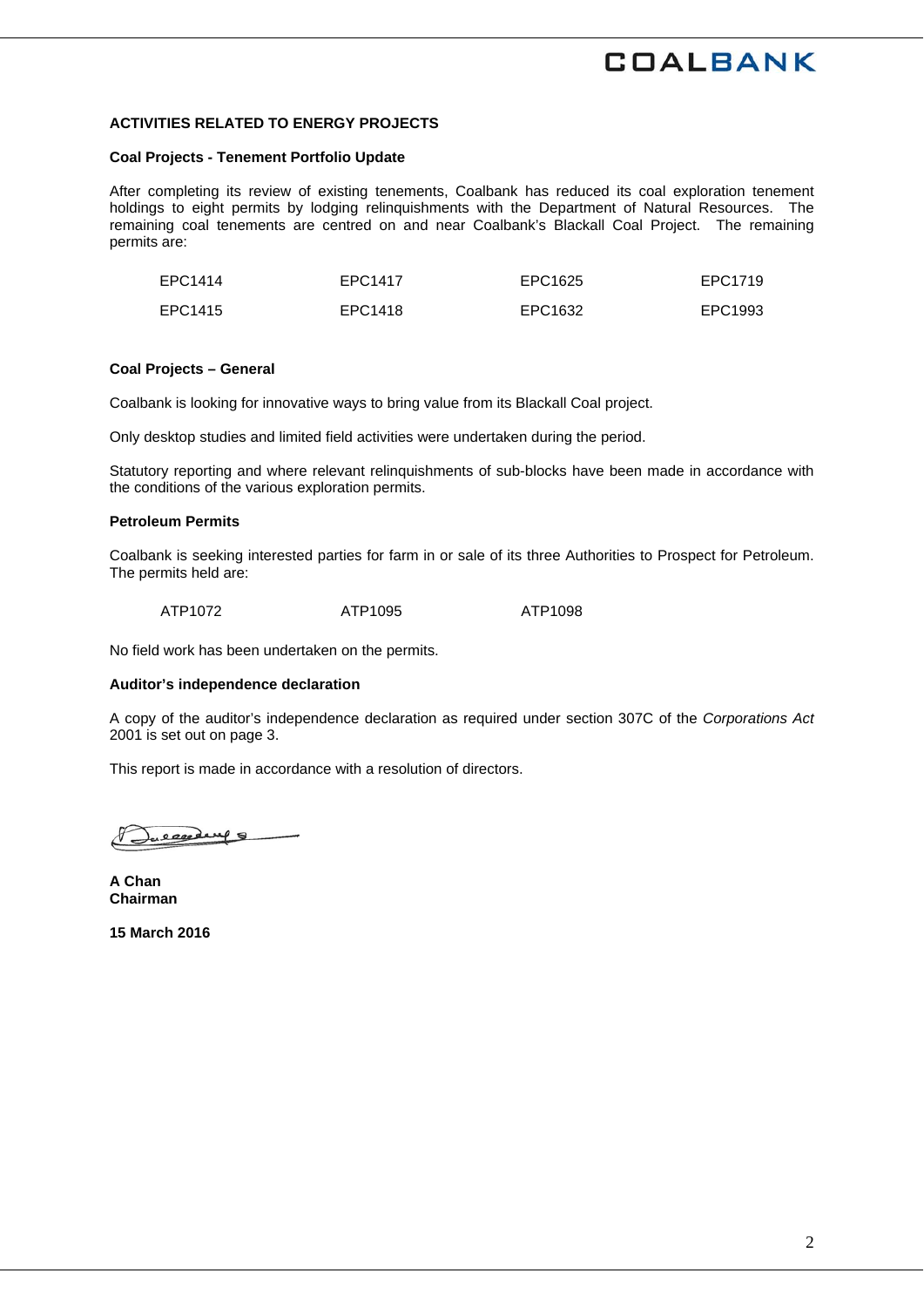



Tel: +61 7 3237 5999 Fax: +61 7 3221 9227 **www.bdo.com.au**

Level 10, 12 Creek St Brisbane QLD 4000 GPO Box 457 Brisbane QLD 4001 Australia

## **DECLARATION OF INDEPENDENCE BY C R JENKINS TO THE DIRECTORS OF COALBANK LIMITED**

As lead auditor for the review of Coalbank Limited for the half-year ended 31 December 2015, I declare that, to the best of my knowledge and belief, there have been:

- 1. No contraventions of the auditor independence requirements of the *Corporations Act 2001* in relation to the review; and
- 2. No contraventions of any applicable code of professional conduct in relation to the review.

This declaration is in respect of Coalbank Limited and the entities it controlled during the period.

forting

**C R Jenkins**  Director

**BDO Audit Pty Ltd** 

Brisbane, 15 March 2016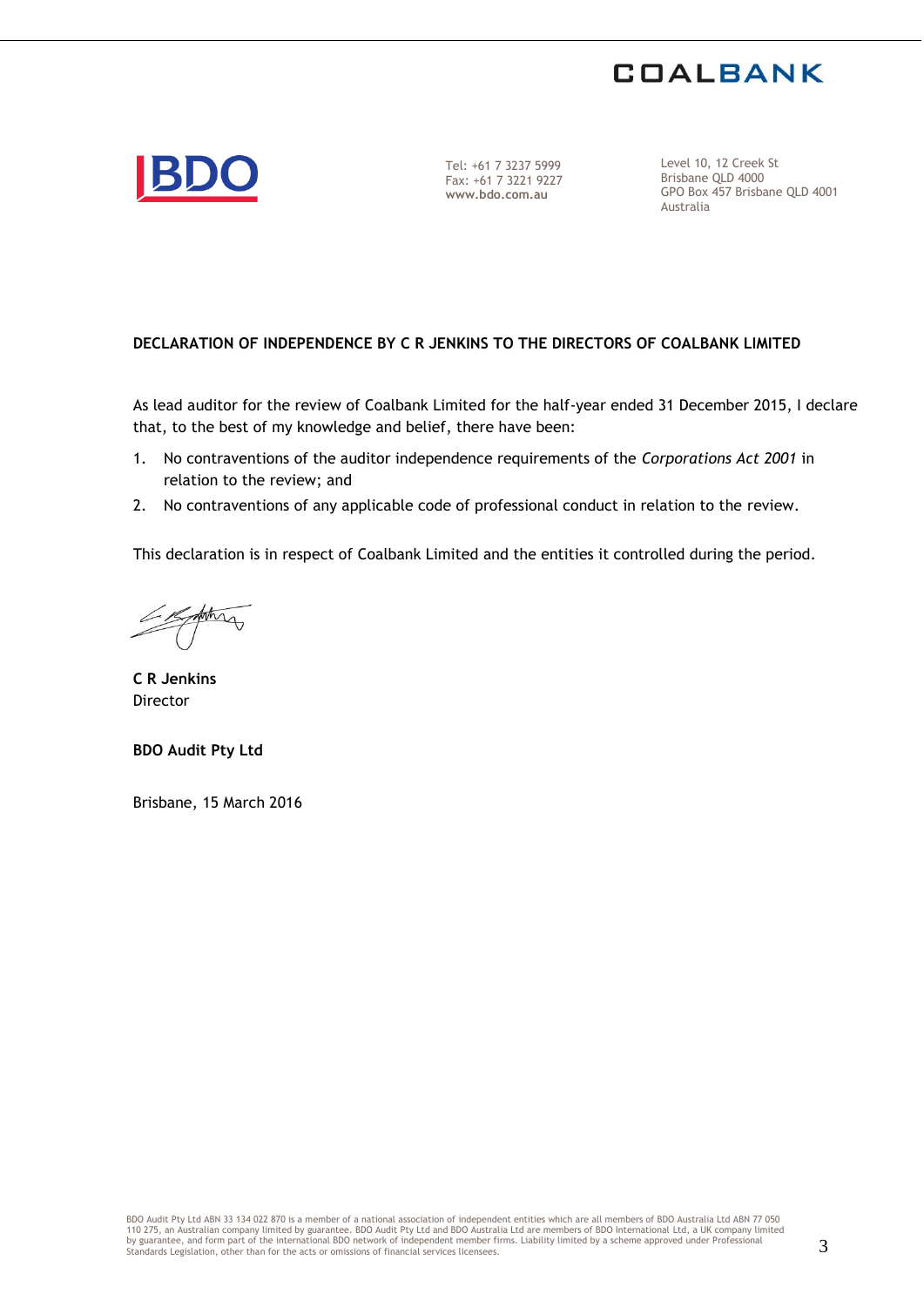# **CONSOLIDATED STATEMENT OF PROFIT OR LOSS AND OTHER COMPREHENSIVE INCOME FOR THE HALF-YEAR ENDED 31 DECEMBER 2015**

|                                                                                                                                                                                                           |             |                                                              | <b>Half-year</b>                                                                           |
|-----------------------------------------------------------------------------------------------------------------------------------------------------------------------------------------------------------|-------------|--------------------------------------------------------------|--------------------------------------------------------------------------------------------|
|                                                                                                                                                                                                           | <b>Note</b> | 2015<br>S                                                    | 2014<br>S                                                                                  |
| Revenue                                                                                                                                                                                                   |             | 521                                                          | 11,317                                                                                     |
| Other income                                                                                                                                                                                              |             |                                                              | 3,182                                                                                      |
| Professional services expenses<br>Tenement expenditure written off/expensed<br>Finance costs<br>Corporate overhead expenses<br>Depreciation expenses<br>Directors' remuneration<br>Due diligence expenses | 3           | (254, 300)<br>(6, 752)<br>(75, 117)<br>(3, 345)<br>(55, 950) | (310, 359)<br>(3,095,403)<br>(142, 324)<br>(136, 504)<br>(3,745)<br>(55, 950)<br>(70, 640) |
| Loss before income tax                                                                                                                                                                                    |             | (394, 943)                                                   | (3,800,426)                                                                                |
| Income tax expense                                                                                                                                                                                        |             |                                                              |                                                                                            |
| Net profit (loss) for the half-year                                                                                                                                                                       |             | (394, 943)                                                   | (3,800,426)                                                                                |
| Other comprehensive income<br>Other comprehensive income for the period, net of tax                                                                                                                       |             |                                                              |                                                                                            |
| Total comprehensive income / (loss) attributable to the owners<br>of COALBANK Limited                                                                                                                     |             | (394, 943)<br>=========                                      | (3,800,426)                                                                                |
|                                                                                                                                                                                                           |             | Cents                                                        | Cents                                                                                      |
| Loss per share for loss from continuing operations attributable to<br>the ordinary equity holders of COALBANK Limited:<br>Basic earnings per share<br>Diluted earnings per share                          |             | (0.04)<br>(0.04)                                             | (0.4)<br>(0.4)                                                                             |
| Profit / (loss) per share for profit / (loss) attributable to the ordinary equity holders<br>of COALBANK Limited:<br>Basic earnings per share                                                             |             | (0.04)                                                       | (0.4)                                                                                      |
| Diluted earnings per share                                                                                                                                                                                |             | (0.04)                                                       | (0.4)                                                                                      |

The above consolidated statement of profit or loss and other comprehensive income should be read in conjunction with the accompanying notes.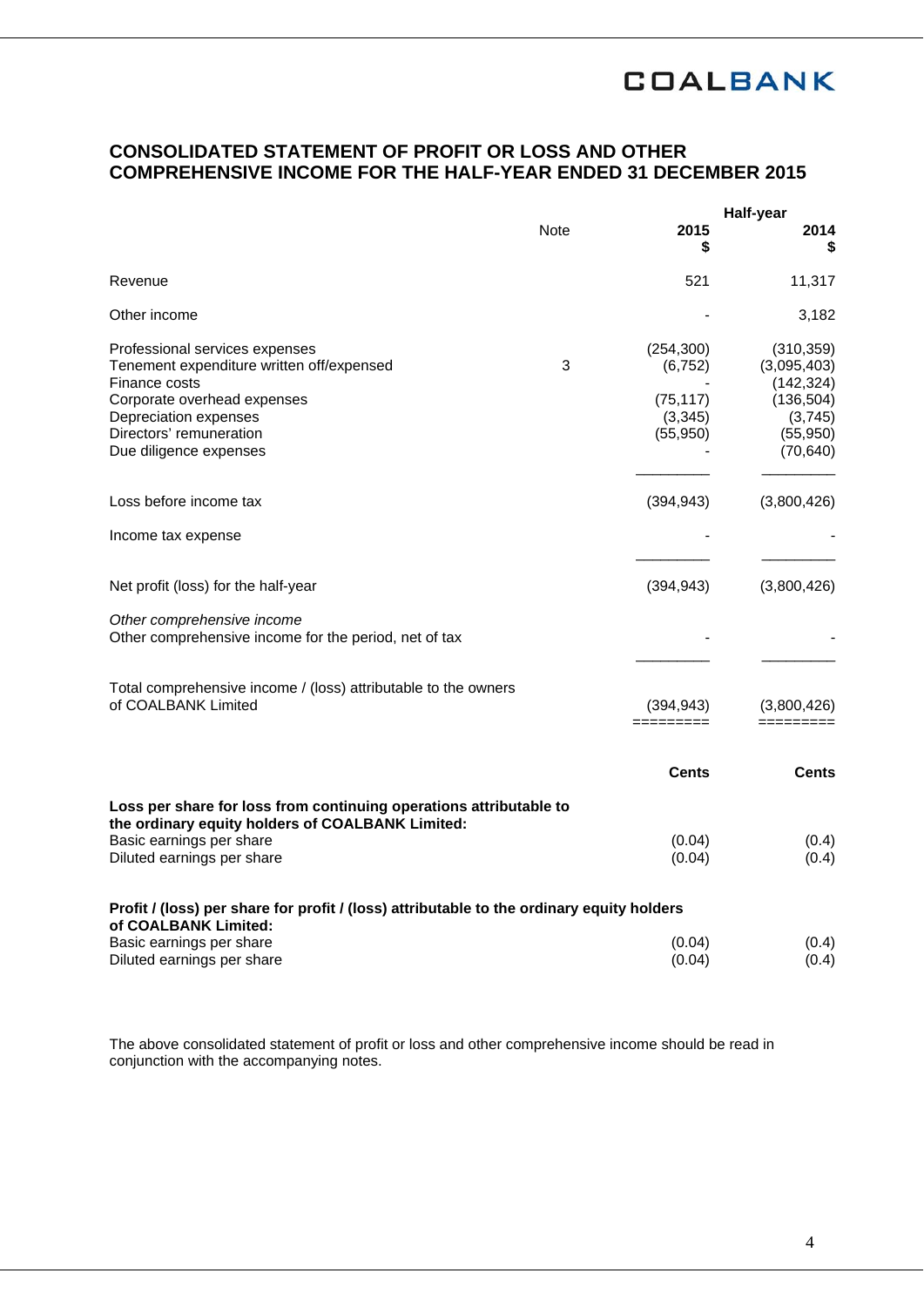# **CONSOLIDATED BALANCE SHEET AS AT 31 DECEMBER 2015**

|                                                                                                       | <b>Notes</b>   | 31 December<br>2015<br>\$               | 30 June<br>2015<br>\$                     |
|-------------------------------------------------------------------------------------------------------|----------------|-----------------------------------------|-------------------------------------------|
| <b>ASSETS</b>                                                                                         |                |                                         |                                           |
| <b>Current assets</b><br>Cash and cash equivalents<br>Receivables                                     |                | 66,463<br>54,312                        | 233,183<br>20,372                         |
| <b>Total current assets</b>                                                                           |                | 120,775                                 | 253,555                                   |
| <b>Non-current assets</b><br>Plant and equipment<br>Exploration and evaluation assets<br>Other assets |                | 8,801<br>17,032,536<br>182,296          | 12,147<br>17,005,387<br>182,296           |
| Total non-current assets                                                                              |                | 17,223,633                              | 17,199,830                                |
| <b>Total assets</b>                                                                                   |                | 17,344,408                              | 17,453,385                                |
| <b>LIABILITIES</b><br><b>Current liabilities</b><br>Trade and other payables<br>Borrowings            | $\overline{7}$ | =========<br>138,713<br>2,300,000       | =========<br>152,747<br>2,000,000         |
| <b>Total current liabilities</b>                                                                      |                | 2,438,713                               | 2,152,747                                 |
| <b>Non-current liabilities</b><br>Other financial liabilities                                         | 6              | 1,500,000                               | 1,500,000                                 |
| Total non-current liabilities                                                                         |                | 1,500,000                               | 1,500,000                                 |
| <b>Total liabilities</b>                                                                              |                | 3,938,713<br>========                   | 3,652,747<br>========                     |
| <b>Net assets</b>                                                                                     |                | 13,405,695<br>=========                 | 13,800,638<br>=========                   |
| <b>EQUITY</b><br>Contributed equity<br>Reserves<br><b>Accumulated losses</b>                          | 8              | 62,974,400<br>3,528,043<br>(53,096,748) | 62,974,400<br>3,528,043<br>(52, 701, 805) |
| <b>Total equity</b>                                                                                   |                | 13,405,695<br>=========                 | 13,800,638                                |
|                                                                                                       |                |                                         | =========                                 |

The above consolidated balance sheet should be read in conjunction with the accompanying notes.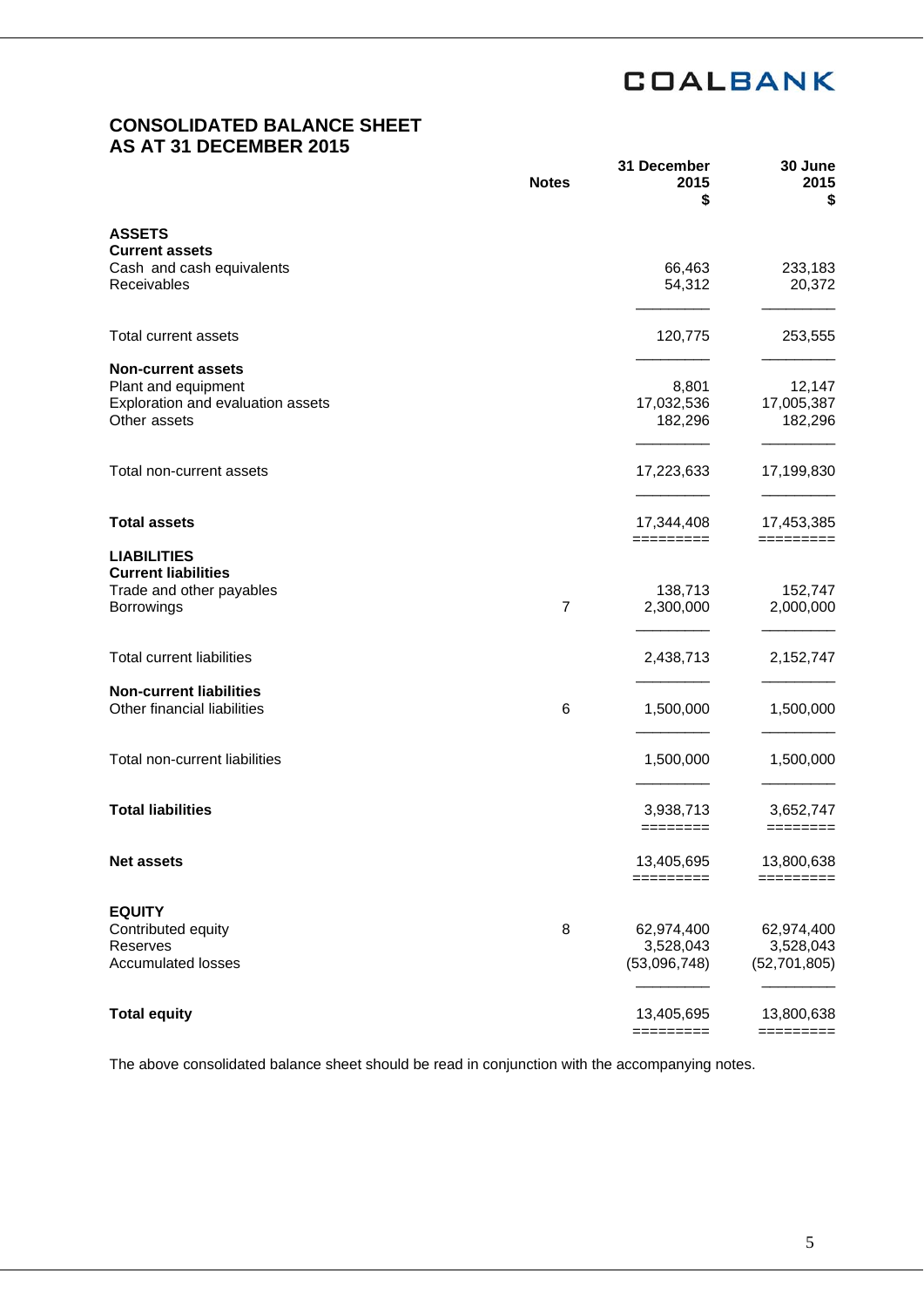# **CONSOLIDATED STATEMENT OF CHANGES IN EQUITY FOR THE HALF-YEAR ENDED 31 DECEMBER 2015**

|                                                                 | <b>Issued capital</b><br>S | <b>Accumulated</b><br><b>losses</b><br>\$ | <b>Share based</b><br>payments<br>reserve<br>\$ | <b>Total</b><br>\$ |
|-----------------------------------------------------------------|----------------------------|-------------------------------------------|-------------------------------------------------|--------------------|
| Balance at 1 July 2014                                          | 61,053,012                 | (48, 130, 213)                            | 3,528,043                                       | 16,450,842         |
| Profit for the period<br>Other comprehensive income             |                            | (3,800,426)                               |                                                 | (3,800,426)        |
| <b>Total comprehensive income</b>                               |                            | (3,800,426)                               |                                                 | (3,800,426)        |
| <b>Transactions with owners in</b><br>their capacity as owners: |                            |                                           |                                                 |                    |
| Issue of share capital, net of<br>transaction costs             | 1,921,388                  |                                           |                                                 | 1,921,388          |
| Sub total                                                       | 1,921,388                  |                                           |                                                 | 1,921,388          |
| <b>Balance at 31 December 2014</b>                              | 62,974,400                 | (51, 930, 639)                            | 3,528,043                                       | 14,571,804         |
| Balance at 1 July 2015                                          | 62,974,400                 | (52,701,805)                              | 3,528,043                                       | 13,800,638         |
| Profit for the period<br>Other comprehensive income             |                            | (394, 943)                                |                                                 | (394, 943)         |
| <b>Total comprehensive income</b>                               |                            | (394, 943)                                |                                                 | (394, 943)         |
| <b>Transactions with owners in</b><br>their capacity as owners: |                            |                                           |                                                 |                    |
| Issue of share capital, net of<br>transaction costs             |                            |                                           |                                                 |                    |
| Sub total                                                       |                            |                                           |                                                 |                    |
| <b>Balance at 31 December 2015</b>                              | 62,974,400                 | (53,096,748)                              | 3,528,043                                       | 13,405,695         |

The above consolidated statement of changes in equity should be read in conjunction with the accompanying notes.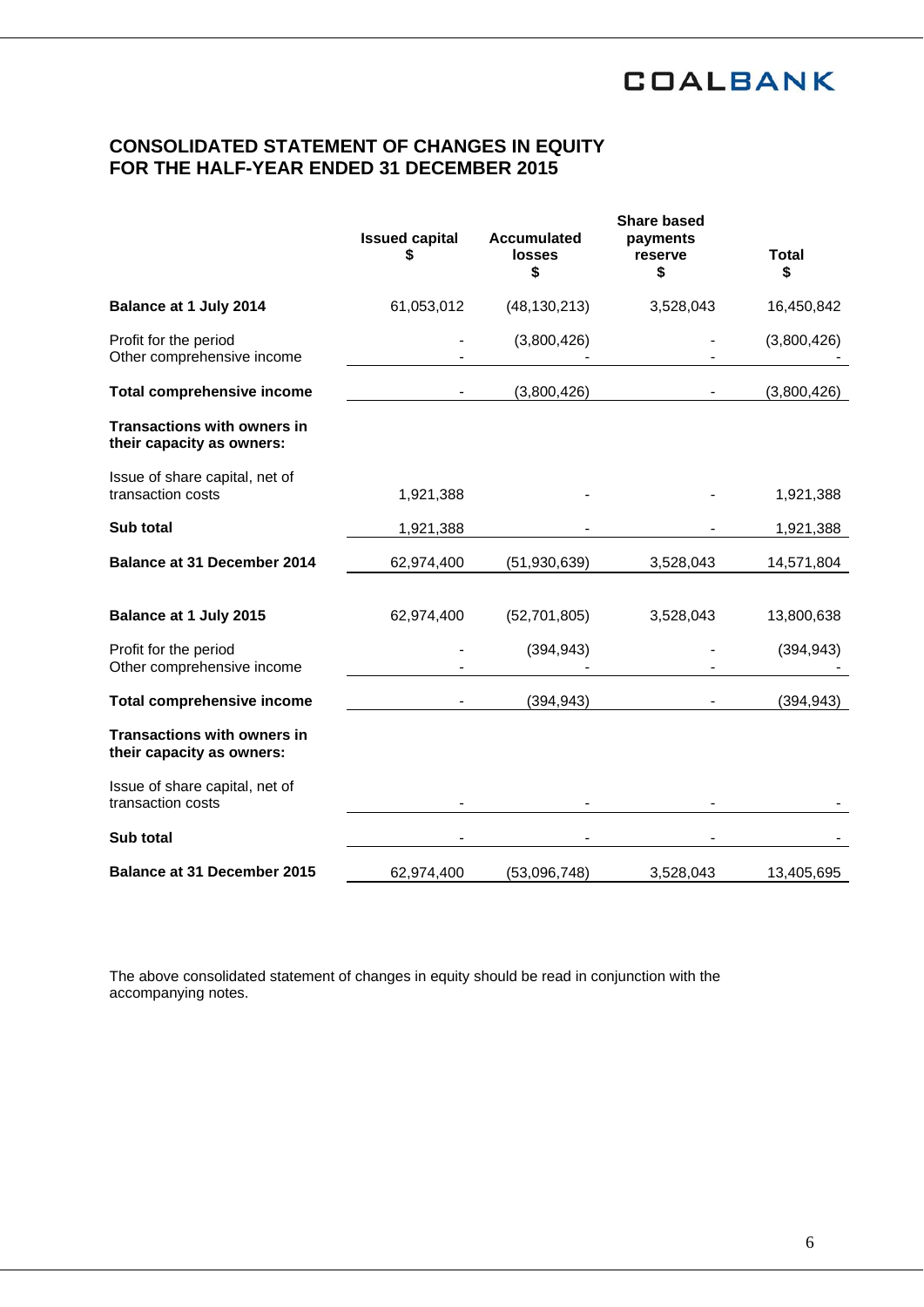# **CONSOLIDATED STATEMENT OF CASH FLOWS FOR THE HALF-YEAR ENDED 31 DECEMBER 2015**

|                                                                                                                                                                              | <b>Half-year</b>            |                                                      |
|------------------------------------------------------------------------------------------------------------------------------------------------------------------------------|-----------------------------|------------------------------------------------------|
|                                                                                                                                                                              | 2015<br>\$                  | 2014<br>S                                            |
| Cash flows from operating activities                                                                                                                                         |                             |                                                      |
| Receipts in the course of operations (inclusive of goods and services tax)<br>Payments to suppliers and employees (inclusive of goods and services tax)<br>Interest received | 28,640<br>(434, 855)<br>521 | 19,637<br>(649,079)<br>11,317                        |
| Net cash outflow from operating activities                                                                                                                                   | (405, 694)                  | (618, 125)                                           |
| Cash flows from investing activities                                                                                                                                         |                             |                                                      |
| Payments for exploration assets<br>Payments for plant and equipment<br>Proceeds on sale of plant and equipment<br>Payment for security deposit<br>Refund of security deposit | (61, 026)                   | (329, 988)<br>(2, 254)<br>3,500<br>(10,000)<br>5,000 |
| Net cash inflow (outflow) from investing activities                                                                                                                          | (61, 026)                   | (333, 742)                                           |
| Cash flows from financing activities                                                                                                                                         |                             |                                                      |
| Proceeds from share issue<br>Proceeds from current borrowings<br>Repayment of current borrowings                                                                             | 300,000                     | 1,921,388<br>100,000<br>(300,000)                    |
| Net cash inflow from financing activities                                                                                                                                    | 300,000                     | 1,721,388                                            |
| Net increase / (decrease) in cash and cash equivalents                                                                                                                       | (166, 720)                  | 769,521                                              |
| Cash and cash equivalents at the beginning of the half-year                                                                                                                  | 233,183                     | 142,424                                              |
| Cash and cash equivalents at the end of the half-year                                                                                                                        | 66,463                      | 911,945                                              |

The above consolidated statement of cash flows should be read in conjunction with the accompanying notes.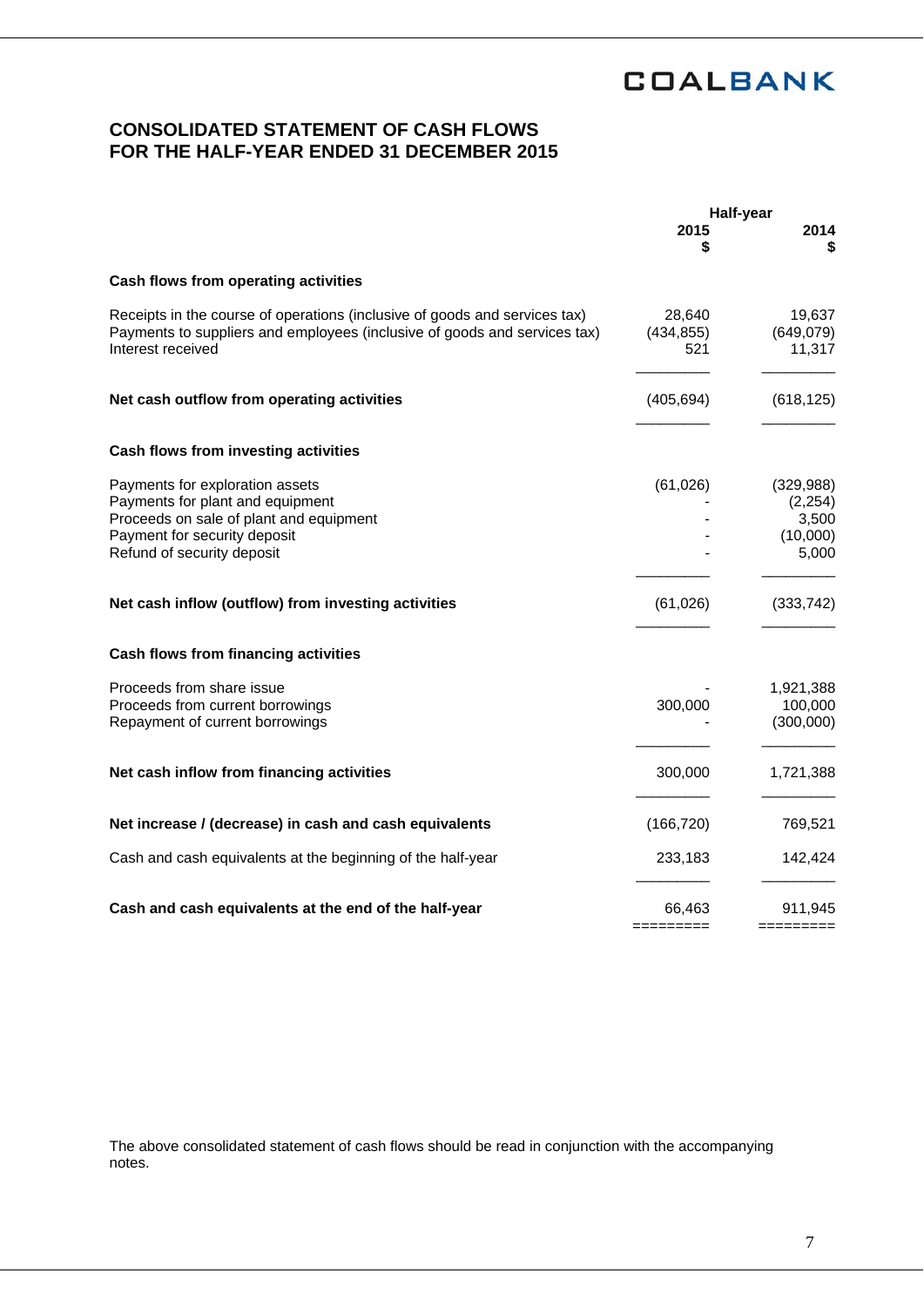# **NOTES TO THE FINANCIAL STATEMENTS FOR THE HALF-YEAR ENDED 31 DECEMBER 2015**

## **Note 1 Summary of significant accounting policies**

This condensed consolidated interim financial report for the half-year reporting period ended 31 December 2015 has been prepared in accordance with Accounting Standard AASB 134 *Interim Financial Reporting*  and the *Corporations Act 2001*.

This consolidated interim financial report does not include all the notes of the type normally included in an annual financial report. Accordingly, this report is to be read in conjunction with the annual report for the year ended 30 June 2015 and any public announcements made by COALBANK Limited during the interim reporting period in accordance with the continuous disclosure requirements of the *Corporations Act 2001*.

The accounting policies and methods of computation adopted are the same as those of the most recent annual financial statements. New and revised standards have been issued by the AASB and are effective for the half-year. No significant adjustments have been made on adoption of the standard.

The financial statements have been prepared on the going concern basis, which contemplates continuity of normal business activities and realisation of assets and liabilities in the normal course of business.

### **Going concern**

The financial statements have been prepared on the going concern basis, which contemplates continuity of normal business activities and the realisation of assets and settlement of liabilities in the normal course of business.

As disclosed in the financial statements, the Group recorded a loss of \$394,943 (2014: \$3,800,426) after expensing \$6,752 (2014: \$3,095,403) of capitalised exploration expenditure. Also, the Balance Sheet shows a working capital shortfall of \$2,317,938 (2014: \$1,899,192). This is due to the \$2,000,000 (2014: \$2,000,000) convertible note now being a current liability and due for settlement within 12 months.

The ability of the Group to continue as a going concern is principally dependent on:

- The note holder electing to convert the note into 133,333,333 ordinary shares in Coalbank Limited subject to the necessary shareholder approval;
- Continued financial support of Treasure Wheel Global Ltd for at least 12 months from the date of this report; and
- Ability to raise capital on the market and/or sell non-core assets.

These conditions give rise to material uncertainty which may cast significant doubt over the Group's ability to continue as a going concern.

The directors believe that the going concern basis of preparation is appropriate due to the following reasons:

- The directors have received a commitment from the noteholder to convert their convertible notes into shares, subject to shareholder approval;
- Treasure Wheel Global Limited has provided a letter of support undertaking to provide financial support and not call their debt, to enable Coalbank Limited to continue operations, for at least 12 months from the date of this report; and
- Since 31 December 2015, Coalbank Limited has received a loan of \$100,000 from Treasure Wheel Global Limited.

Should the Group be unable to continue as a going concern, it may be required to realise its assets and extinguish its liabilities other than in the ordinary course of business, and at amounts that differ from those stated in the financial statements. The financial statements do not include any adjustments relating to the recoverability and classification of recorded asset amounts or the amounts or classification of liabilities should the Group be unable to continue as a going concern.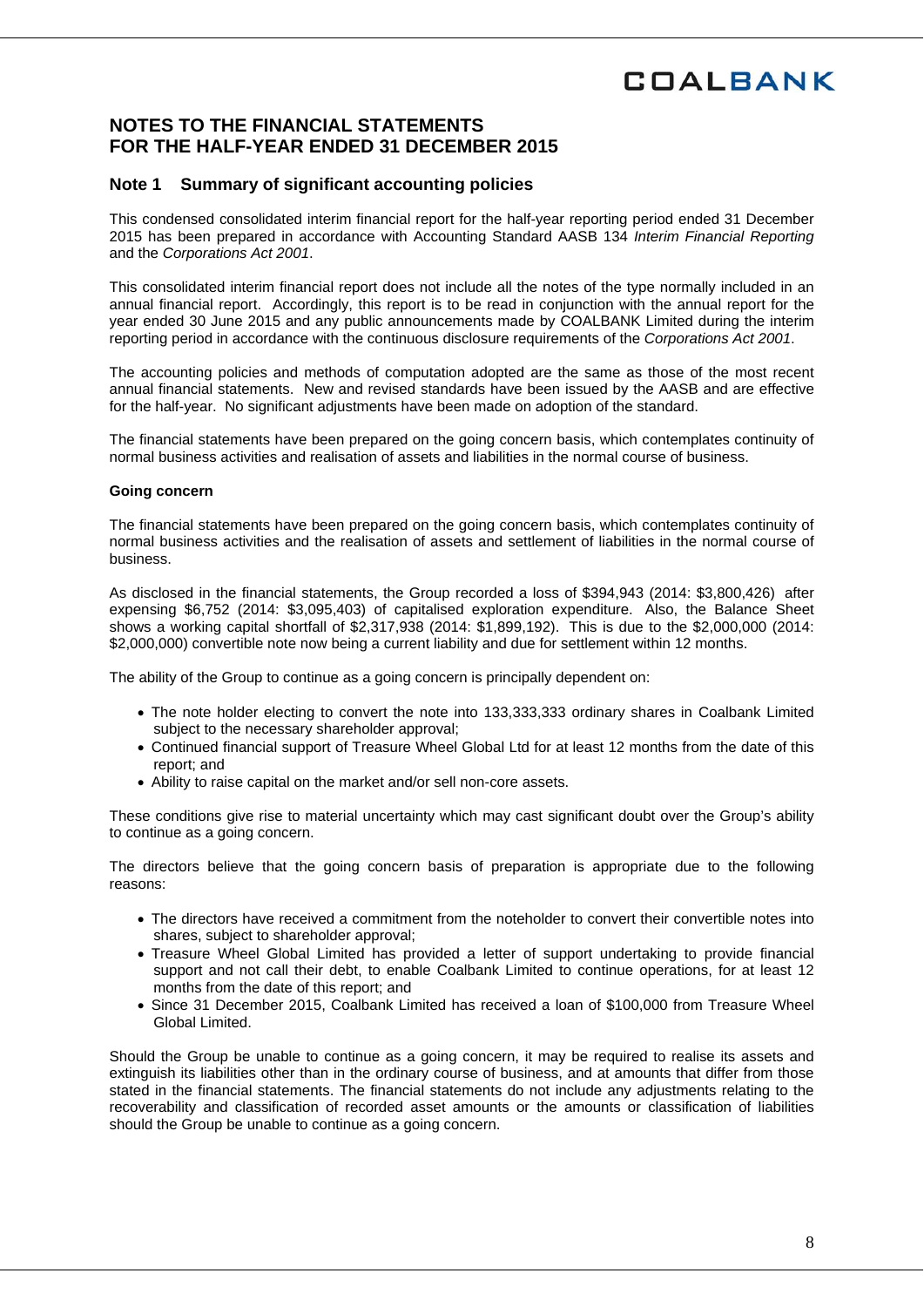# **NOTES TO THE FINANCIAL STATEMENTS FOR THE HALF-YEAR ENDED 31 DECEMBER 2015**

## **Note 2 Segment information**

### **Description of segments**

The Group has identified its operating segments based on the internal reports that are reviewed and used by the Board of Directors in assessing performance and determining the allocation of resources. The Board of Directors carries out the role and is therefore the Chief Operating Decision Maker.

The Group is managed primarily on the basis of product category having different risk profiles and performance assessment criteria. Operating segments are therefore determined on this basis.

The consolidated entity has identified its reportable operating segments based on its internal reports that are reviewed and used by the Board of Directors in assessing performance and in determining the location of resources. It is reporting on an operating basis into the following segments. There are no inter-segment transactions.

*Coal -* Exploration for coal. *Petroleum -* Exploration for petroleum.

The consolidated entity operates solely within Australia. Given the current stage of the Group's activities, there is no segment revenue.

The segment information provided to the board for the reportable segments for the half-year ended 31 December 2015 is as follows:

| Half-year 2015                                                                                | Coal<br>\$ | Petroleum<br>\$ | Consolidated<br>\$             |
|-----------------------------------------------------------------------------------------------|------------|-----------------|--------------------------------|
| Tenement expenditure written-off                                                              | 5,382      | 1,370           | 6,752                          |
| Half-year 2014                                                                                |            |                 |                                |
| Tenement expenditure written-off                                                              | 3,095,403  |                 | 3,095,403                      |
| <b>Total segment assets</b>                                                                   |            |                 |                                |
| 31 December 2015<br>Segment assets                                                            |            |                 |                                |
| Exploration and evaluation assets<br>Cash and cash equivalents<br>Trade and other receivables | 17,008,167 | 24,369          | 17,032,536<br>66,463<br>54,312 |
| Plant and equipment<br>Other assets                                                           | 30,000     | 152,296         | 8,801<br>182,296               |
| Total assets                                                                                  |            |                 | 17,344,408                     |
| 30 June 2015<br>Segment assets                                                                |            |                 |                                |
| Exploration and evaluation assets<br>Cash and cash equivalents                                | 16,999,324 | 6,063           | 17,005,387<br>233,183          |
| Trade and other receivables<br>Plant and equipment                                            |            |                 | 20,372<br>12,147               |
| Other assets                                                                                  | 30,000     | 152,296         | 182,296                        |
| Total assets                                                                                  |            |                 | 17,453,385                     |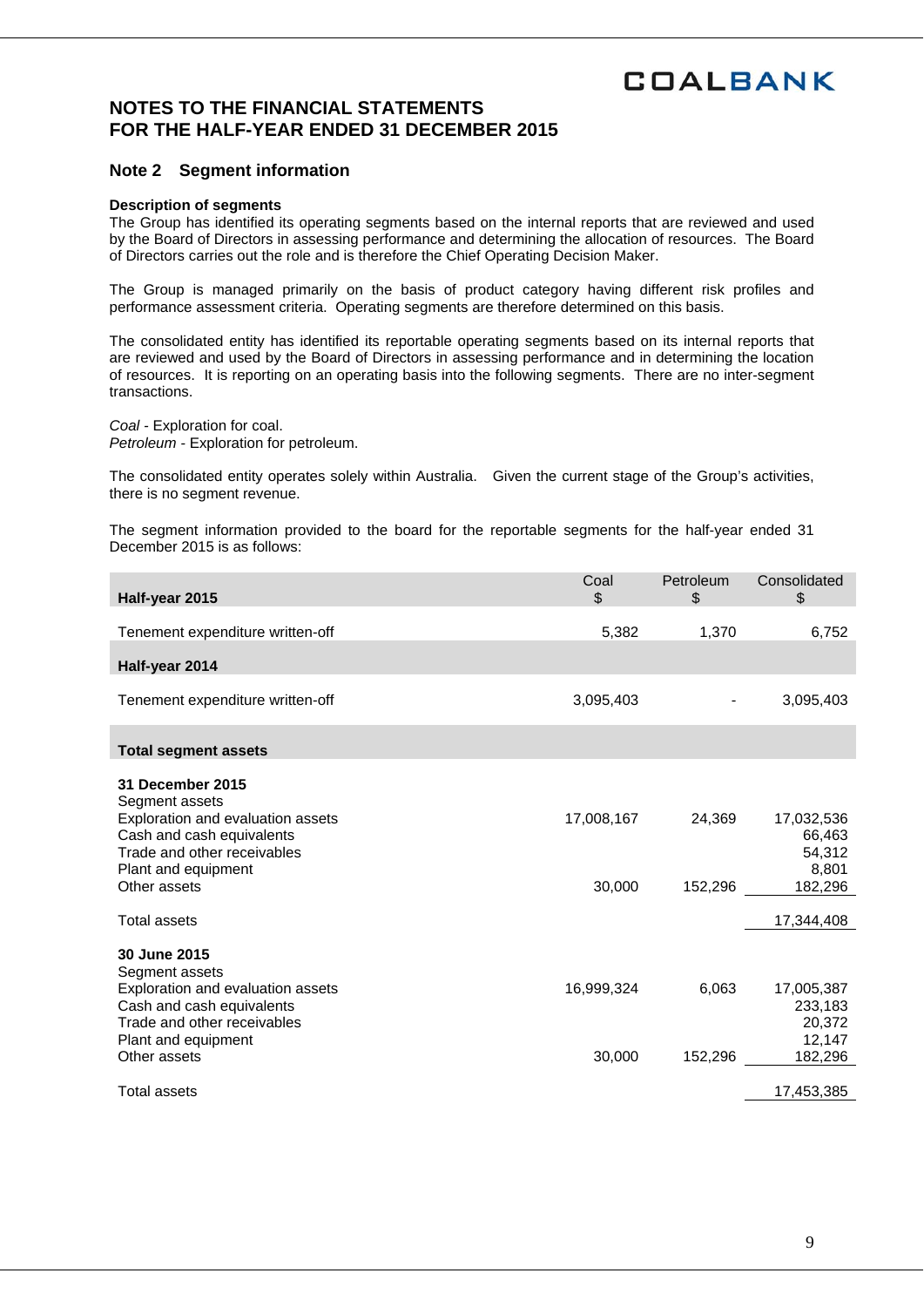## **NOTES TO THE FINANCIAL STATEMENTS FOR THE HALF-YEAR ENDED 31 DECEMBER 2015**

## **Note 2 Segment information (continued)**

|                                                         | Coal<br>\$ | Petroleum<br>\$ | Consolidated<br>\$     |
|---------------------------------------------------------|------------|-----------------|------------------------|
| <b>Total segment liabilities</b>                        |            |                 |                        |
| 31 December 2015<br>Segment liabilities                 |            |                 |                        |
| Trade and other payables<br>Other financial liabilities |            |                 | 138,713<br>1,500,000   |
| <b>Borrowings</b>                                       |            |                 | 2,300,000              |
| <b>Total liabilities</b>                                |            |                 | 3,938,713              |
| 30 June 2015<br>Segment liabilities                     |            |                 |                        |
| Trade and other payables                                |            |                 | 152,747                |
| Other financial liabilities<br><b>Borrowings</b>        |            |                 | 1,500,000<br>2,000,000 |
|                                                         |            |                 |                        |
| Total liabilities                                       |            |                 | 3,652,747              |

## **Note 3 Profit (loss) for the half-year**

|                                                                                           | Half-year  |                     |
|-------------------------------------------------------------------------------------------|------------|---------------------|
| Profit (loss) for the half-year includes the following items:                             | 2015<br>\$ | 2014<br>\$          |
| <b>Expenses</b>                                                                           |            |                     |
| <b>Exploration Expenditure expensed</b><br>Costs associated with potential acquisitions   | 6,752      | 3,095,403<br>70.640 |
| Finance costs<br>Unwinding of issue costs financial liabilities not at fair value through |            |                     |
| profit or loss                                                                            |            | 96,486              |
| Interest paid                                                                             |            | 45,838              |
| Finance costs expensed                                                                    |            | 142.324             |

## **Note 4 Fair Value of Financial Instruments**

### *Recurring Fair Value Measurements*

No financial instruments are subject to recurring fair value measurement as at the end of the reporting period.

Due to their short term nature, the carrying amounts of current receivables, and current payables is assumed to approximate their fair value.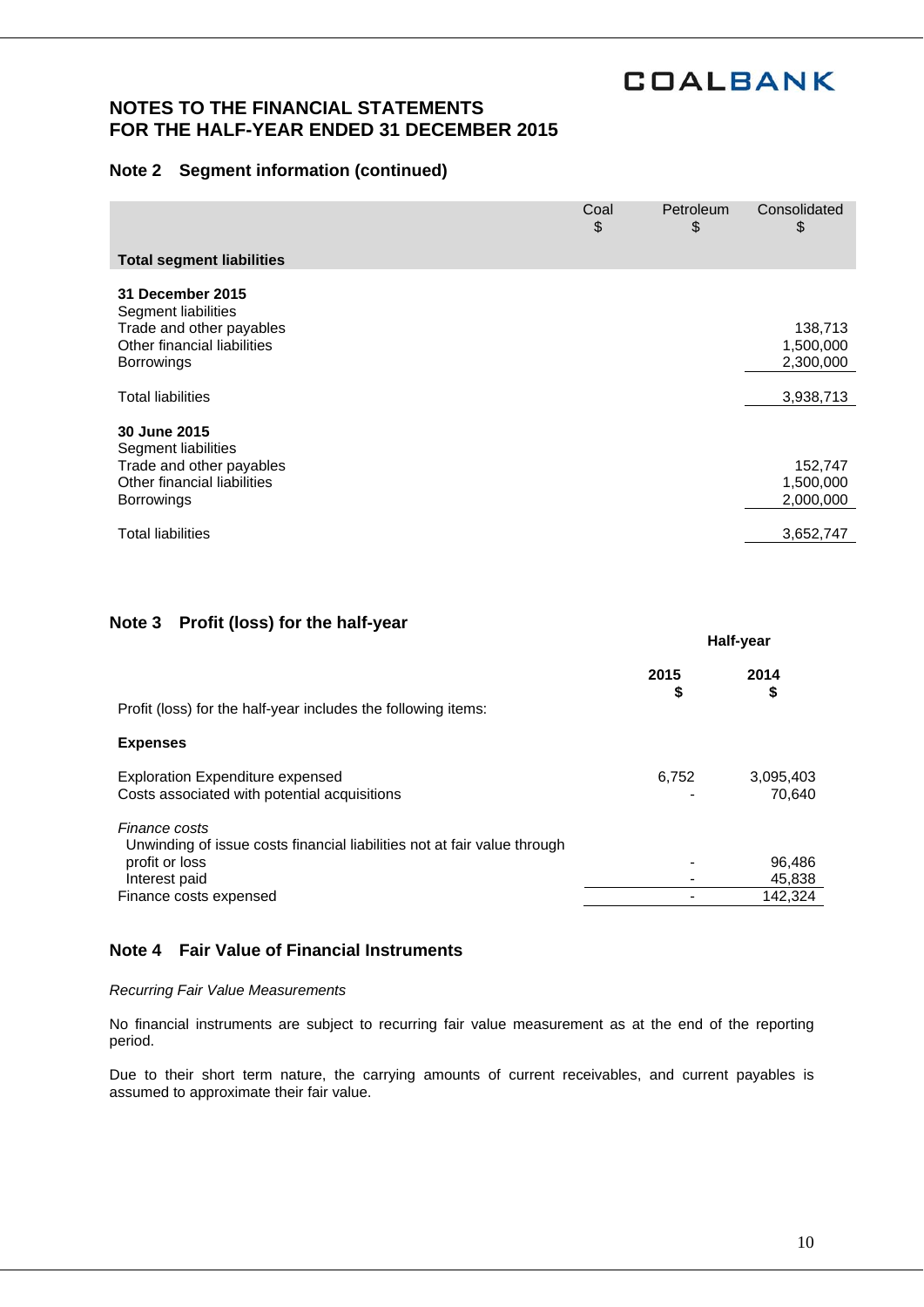## **NOTES TO THE FINANCIAL STATEMENTS FOR THE HALF-YEAR ENDED 31 DECEMBER 2015**

## **Note 5 Non-current assets - Exploration and evaluation assets**

|                                                                                             | 31 December<br>2015 | 30 June<br>2015<br>S |
|---------------------------------------------------------------------------------------------|---------------------|----------------------|
| Exploration phase costs – at cost                                                           | 17,032,536          | 17,005,387           |
| The capitalised exploration assets carried forward above has been<br>determined as follows: |                     |                      |
| Balance at the beginning of the year                                                        | 17,005,387          | 19,810,991           |
| Expenditure incurred during the year                                                        | 27.149              | 550,818              |
| Disposal of subsidiary                                                                      |                     | 6.063                |
| Exploration abandoned                                                                       |                     | (3,362,485)          |
| Balance at the end of the year                                                              | 17.032.536          | 17,005,387           |

The ultimate recoupment of costs carried forward for exploration assets is dependent upon the successful development and commercial exploitation or alternatively sale of the interests in the tenements.

The write-off of capitalised exploration expenditure recognises the continuing process undertaken by the Group to rationalise holding costs in areas where cola project development would be very long term in the current industry environment.

## **Note 6 Non-current liabilities – Other financial liabilities**

|                                                       | 30 June<br>2015<br>\$ |
|-------------------------------------------------------|-----------------------|
| Other financial liabilities<br>1,500,000<br>1,500,000 |                       |

The Group has agreements with Oliver Lennox-King (Lennox-King), whereby Lennox-King has paid a net \$1.5 million to the Group and in return the Group has agreed to pay Lennox-King a royalty equal to 1% of the gross value of coal sold from the tenements currently held by the Group, in the areas of the Moreton Energy Coal Project in the Clarence-Moreton Basis and the Tambo Coal & Gas Project in the Upper Surat Basin. The liability was initially recognised at fair value. Post initial recognition, the financial liability is accounted for in accordance with the Group policy for financial instruments set out in Note 1(n) of the 30 June 2015 Annual Report.

The royalty is only payable in the event of future production of coal.

There has been no movement in the balance of the liability. The Group has assessed that the fair value at the time of the initial transaction, which was at arm's length, remains a reasonable assessment of the fair value at 31 December 2015 as no changes in the underlying circumstances have occurred since. The fair value would be Level 3 in the hierarchy.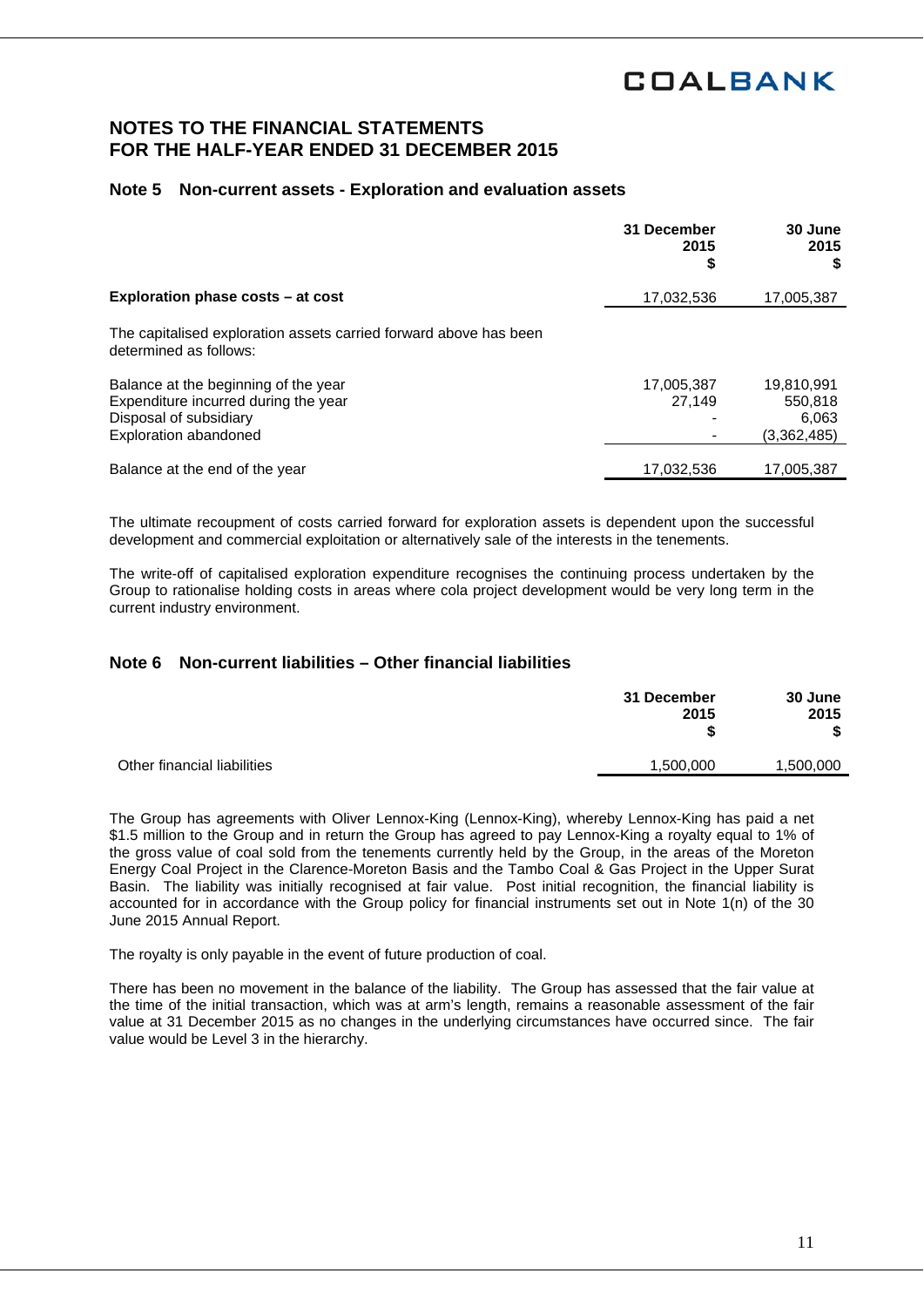# **NOTES TO THE FINANCIAL STATEMENTS FOR THE HALF-YEAR ENDED 31 DECEMBER 2015**

## **Note 7 Current Liabilities – Borrowings**

|                                                           | 31 December<br>2015<br>\$ | 30 June<br>2015 |
|-----------------------------------------------------------|---------------------------|-----------------|
| The carrying value of Convertible bonds are disclosed as: |                           |                 |
| <b>Borrowings</b><br>Convertible Note                     | 300,000<br>2,000,000      | 2,000,000       |
|                                                           | 2,300,000                 | 2,000,000       |

On 13 November 2014 the group's convertible note that had been issued for \$2,000,000 matured. The noteholder, Treasure Wheel Global Limited, has elected to convert the note into 133,333,333 ordinary shares in the parent entity, subject to shareholder approval. No interest is payable on the loan as the holder of the loan, Treasure Wheel Global Limited, has agreed to forego the interest which was payable under the agreement from 13 November 2014.

During the current financial half-year Treasure Wheel Global Limited also advanced the company \$300,000 by way of an unsecured loan. The loan is for an initial term of 12 months and accrues no interest.

| <b>Convertible Note</b>                              | 31 December<br>2015<br>\$ | 30 June 2015 |
|------------------------------------------------------|---------------------------|--------------|
| Face value of notes issued                           | 2,000,000                 | 2,000,000    |
| Other equity securities – value of conversion rights | (260, 870)                | (260,870)    |
| <b>Issue costs</b>                                   | 1,739,130                 | 1,739,130    |
| Unwinding of discount                                | 260,870                   | 260,870      |
| Current liability                                    | 2,000,000                 | 2,000,000    |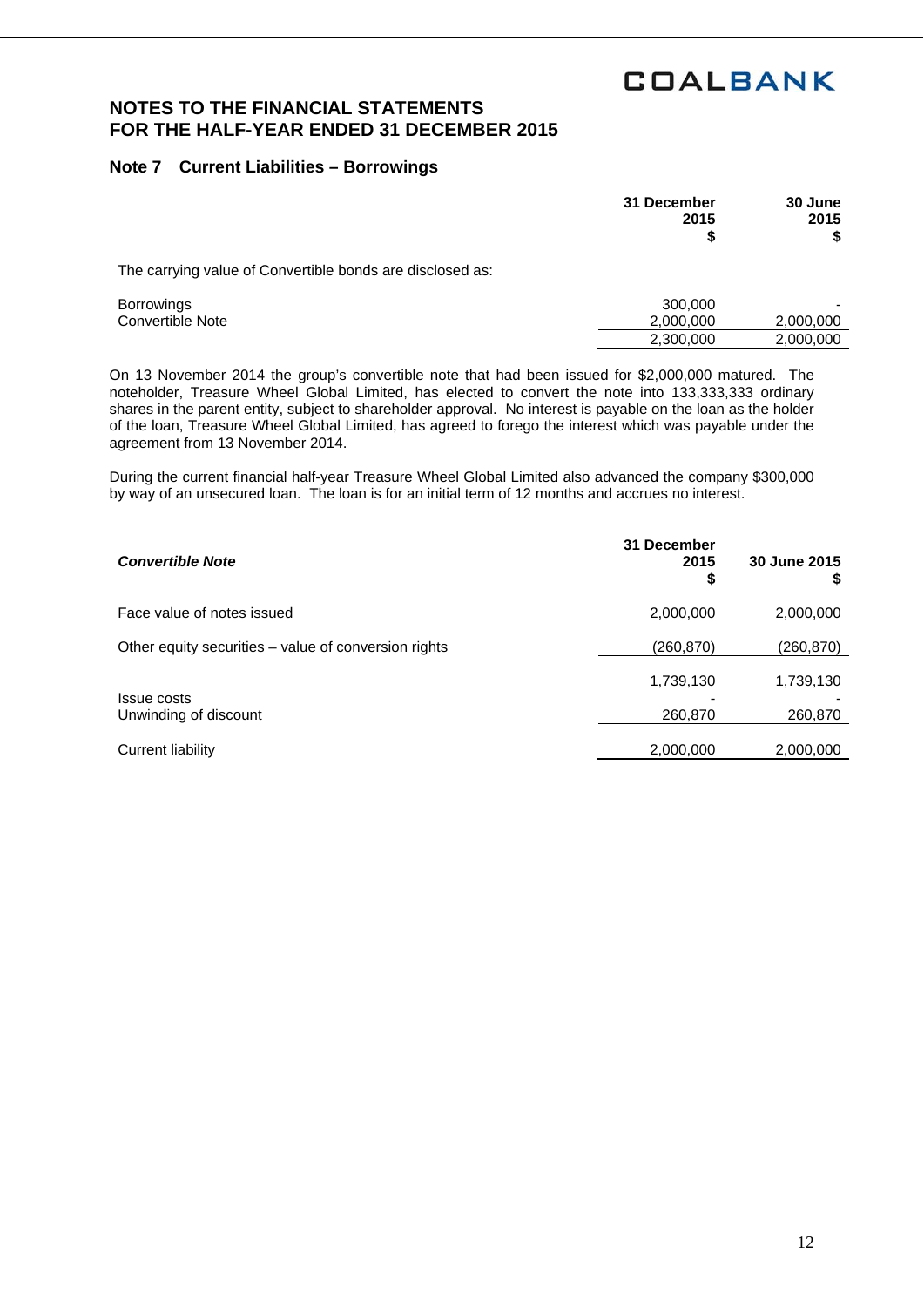# **NOTES TO THE FINANCIAL STATEMENTS FOR THE HALF-YEAR ENDED 31 DECEMBER 2015**

### **Note 8 Equity securities issued**

|                                                                                     | Half-year                |                                                               | Half-year  |            |
|-------------------------------------------------------------------------------------|--------------------------|---------------------------------------------------------------|------------|------------|
|                                                                                     | 2015<br><b>Shares</b>    | 2014<br><b>Shares</b>                                         | 2015<br>\$ | 2014<br>\$ |
| Issue of ordinary shares during the half-year<br>Nil shares issued during half year | $\overline{\phantom{a}}$ | 128,093,700                                                   |            | 1,921,388  |
| Net increase in contributed equity                                                  | $\overline{\phantom{a}}$ | 128,093,700                                                   |            | 1,921,388  |
|                                                                                     |                          | Half-year<br>2015<br>2014<br><b>Options</b><br><b>Options</b> |            |            |
| Movement in options during the half-year<br>Options exercised<br>Options lapsed     |                          |                                                               |            |            |
| Note 9<br><b>Commitments for expenditure</b>                                        |                          |                                                               |            |            |

#### **31 December 30 June 2015 \$ 2015 \$ Exploration commitments**  Commitments as at 31 December 2015 for payments under exploration permits for minerals in existence at the reporting date but not recognised as liabilities is as follows: 35,042,917 39,354,000

So as to maintain current rights to tenure of various exploration tenements, the Group will be required to outlay amounts in respect of tenement exploration expenditure commitments. These outlays, which arise in relation to granted tenements are noted above. The outlays may be varied from time to time, subject to approval of the relevant government departments, and may be relieved if a tenement is relinquished.

Exploration commitments are calculated on the assumption that each of the tenements will be held for its full term. However, commitments may decrease materially as exploration advances and ground that is shown to be unprospective is progressively surrendered. Expenditure commitments on prospective ground will be met out of existing funds, joint ventures, farm-outs, and new capital raisings.

## **Note 10 Contingent liabilities**

There have been no changes in contingent liabilities or contingent assets since the end of the previous annual reporting period.

## **Note 11 Events subsequent to reporting date**

Since 31 December 2015 Coalbank Limited has been advanced loan funds of \$100,000 from Treasure Wheel Global Limited. The loan is unsecured and for an initial period of 12 months. The loan accrues no interest.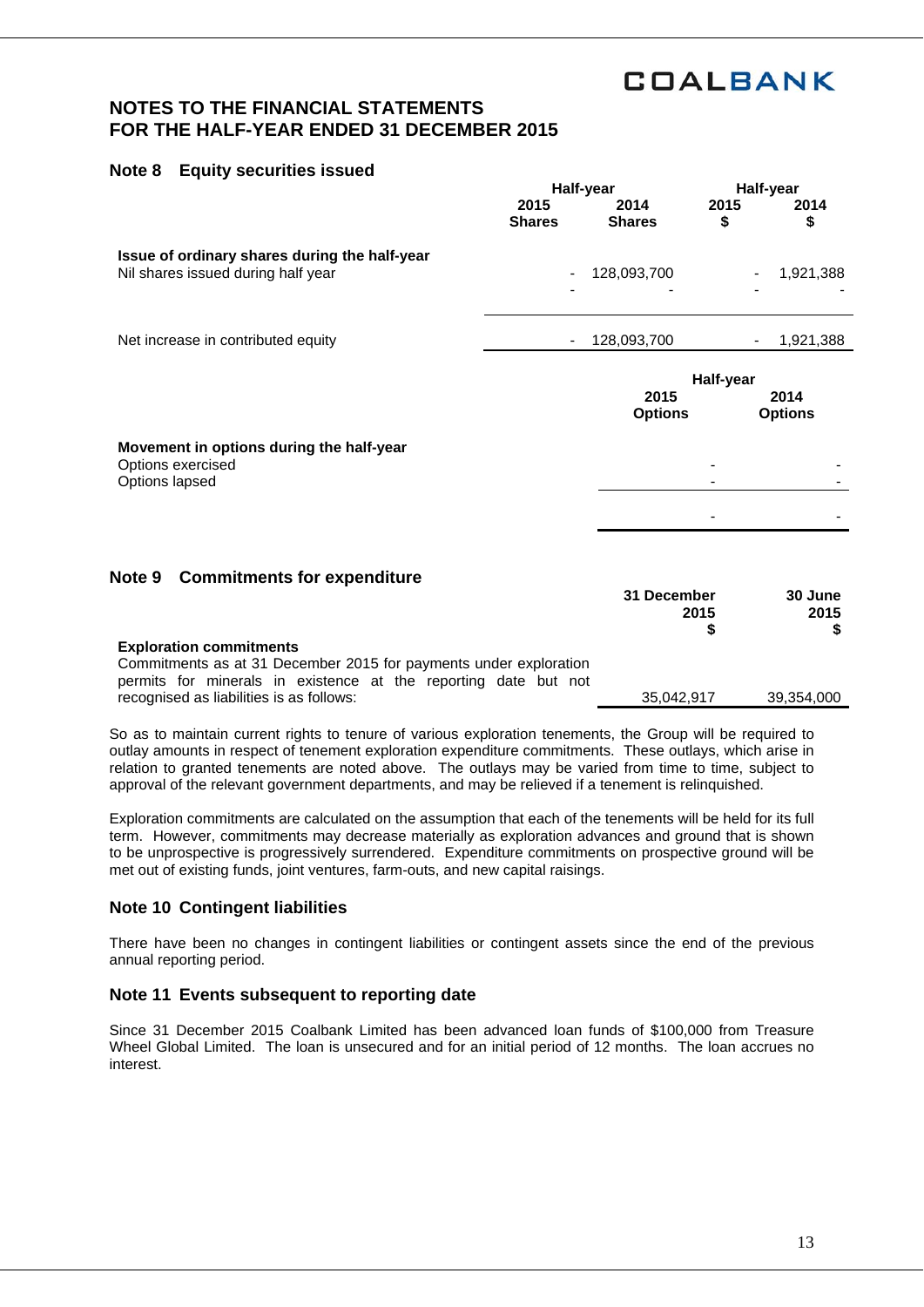## **DIRECTORS' DECLARATION**

In the directors' opinion:

- (a) the attached financial statements and notes are in accordance with the *Corporations Act 2001,* including:
	- (i) complying with Accounting Standard AASB 134 Interim Financial Reporting, the *Corporations Regulations 2001* and other mandatory professional reporting requirements, and
	- (ii) giving a true and fair view of the group's financial position as at 31 December 2015 and of its performance for the half-year ended on that date, and
- (b) there are reasonable grounds to believe that COALBANK Limited will be able to pay its debts as and when they become due and payable.

This declaration is made in accordance with a resolution of the directors.

celesting 8

A Chan Chairman

Brisbane 15 March 2016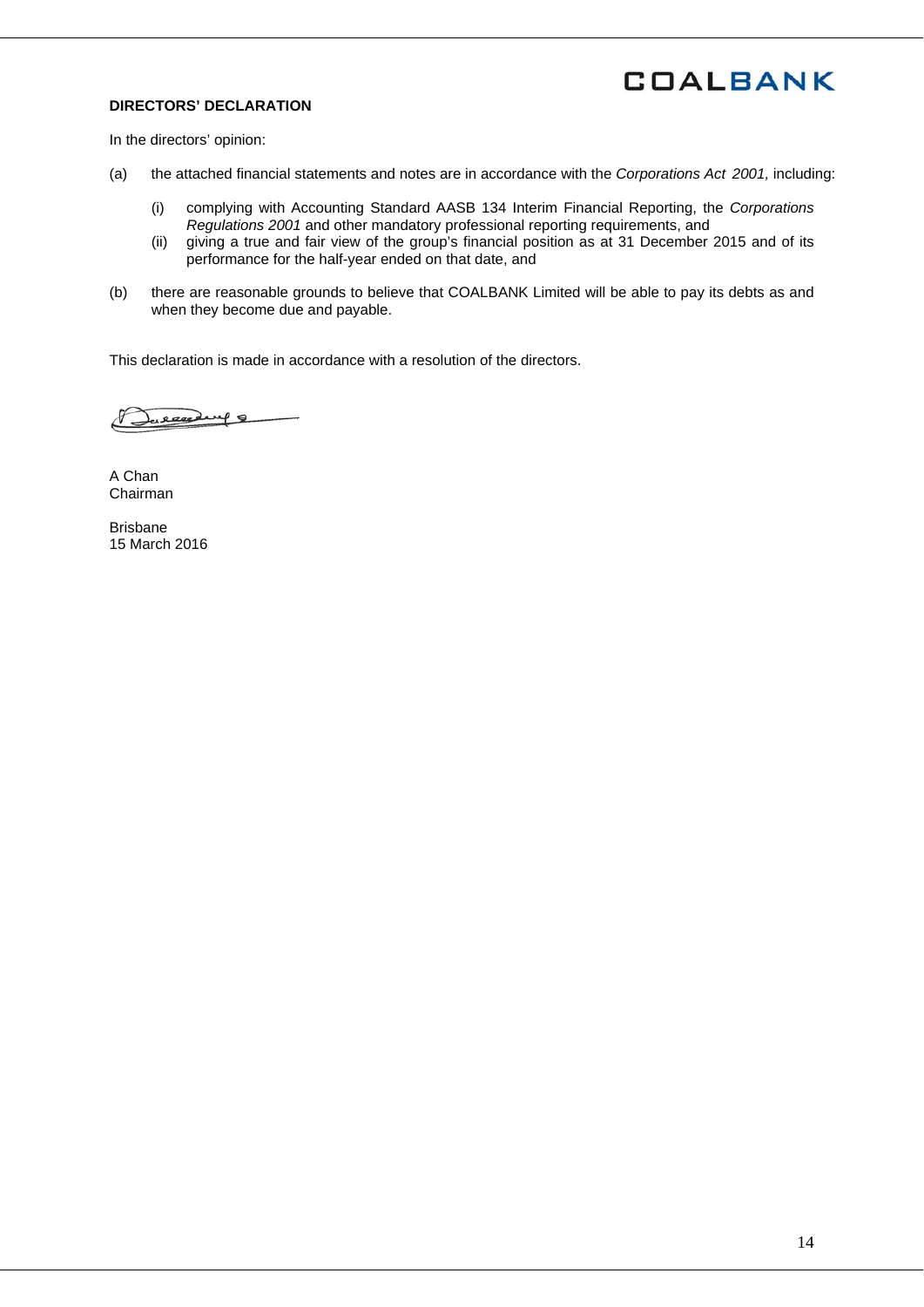

Level 10, 12 Creek St Brisbane QLD 4000 GPO Box 457 Brisbane QLD 4001 Australia

## **INDEPENDENT AUDITOR'S REVIEW REPORT**

To the members of Coalbank Limited

## **Report on the Half-Year Financial Report**

We have reviewed the accompanying half-year financial report of Coalbank Limited, which comprises the consolidated balance sheet as at 31 December 2015, the consolidated statement of profit or loss and other comprehensive income, the consolidated statement of changes in equity and the consolidated statement of cash flows for the half-year ended on that date, notes comprising a statement of accounting policies and other explanatory information, and the directors' declaration of the consolidated entity comprising the company and the entities it controlled at the half-year's end or from time to time during the half-year.

### **Directors' Responsibility for the Half-Year Financial Report**

The directors of the company are responsible for the preparation of the half-year financial report that gives a true and fair view in accordance with Australian Accounting Standards and the *Corporations Act 2001* and for such internal control as the directors determine is necessary to enable the preparation of the half-year financial report that is free from material misstatement, whether due to fraud or error.

### **Auditor's Responsibility**

Our responsibility is to express a conclusion on the half-year financial report based on our review. We conducted our review in accordance with Auditing Standard on Review Engagements ASRE 2410 *Review of a Financial Report Performed by the Independent Auditor of the Entity*, in order to state whether, on the basis of the procedures described, we have become aware of any matter that makes us believe that the half-year financial report is not in accordance with the *Corporations Act 2001* including: giving a true and fair view of the consolidated entity's financial position as at 31 December 2015 and its performance for the half-year ended on that date; and complying with Accounting Standard AASB 134 *Interim Financial Reporting* and the *Corporations Regulations 2001*. As the auditor of Coalbank Limited, ASRE 2410 requires that we comply with the ethical requirements relevant to the audit of the annual financial report.

A review of a half-year financial report consists of making enquiries, primarily of persons responsible for financial and accounting matters, and applying analytical and other review procedures. A review is substantially less in scope than an audit conducted in accordance with Australian Auditing Standards and consequently does not enable us to obtain assurance that we would become aware of all significant matters that might be identified in an audit. Accordingly, we do not express an audit opinion.

### **Independence**

In conducting our review, we have complied with the independence requirements of the *Corporations Act 2001*. We confirm that the independence declaration required by the *Corporations Act 2001,* which has been given to the directors of Coalbank Limited, would be in the same terms if given to the directors as at the time of this auditor's review report.